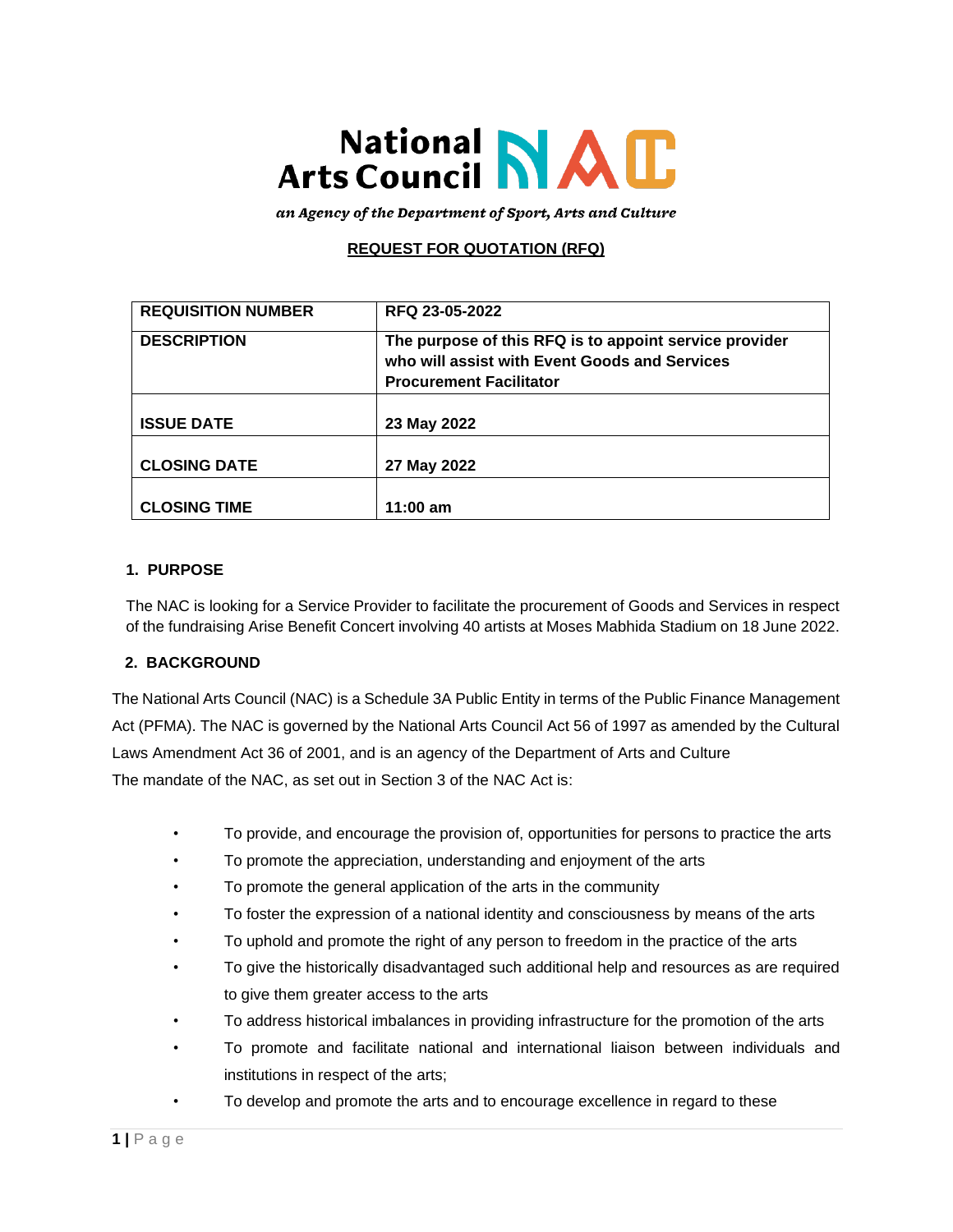• The Accounting Authority of the NAC is the Council which is established in terms of Section 4 of the NAC Act.

## **3. SCOPE OF WORK/SPECIFICATIONS**

The good and services to be procured pertaining to the following:

- Event Security Company
- Ground Transport Company
- Artist Accommodation
- **Flights**
- Artist and Crew Catering
- VIP Catering

Furthermore, the Service Provider will be responsible for the procurement of the following resources:

- Artist contracting and management
- Safety Officer
- Event staff and artist coordinators
- Hospitality and Ushers
- Ticketing Platform

The service provider must be based in Durban and must have extensive and proven experience in the concerts and festival management and eventing.

The quotation must be in respect of the facilitation of the procurement of goods and service providers, as well as the appointment of event staff.

#### **MANDATORY REQUIREMENTS**

The following minimum mandatory criteria will apply to any organisation responding to this Invitation to quote, and supporting documentation should be provided with any response submitted, Failing to submit the below documents the service provider will be disqualified and will not be further evaluated on Price:

- COMPANY PROFILE Provide company profile indicating how long the company has been in existence. Showcase of work undertaken for a similar project.
- CAPACITY TO DELIVER Provide qualifications, CV and experience of personnel who will be assigned to the project.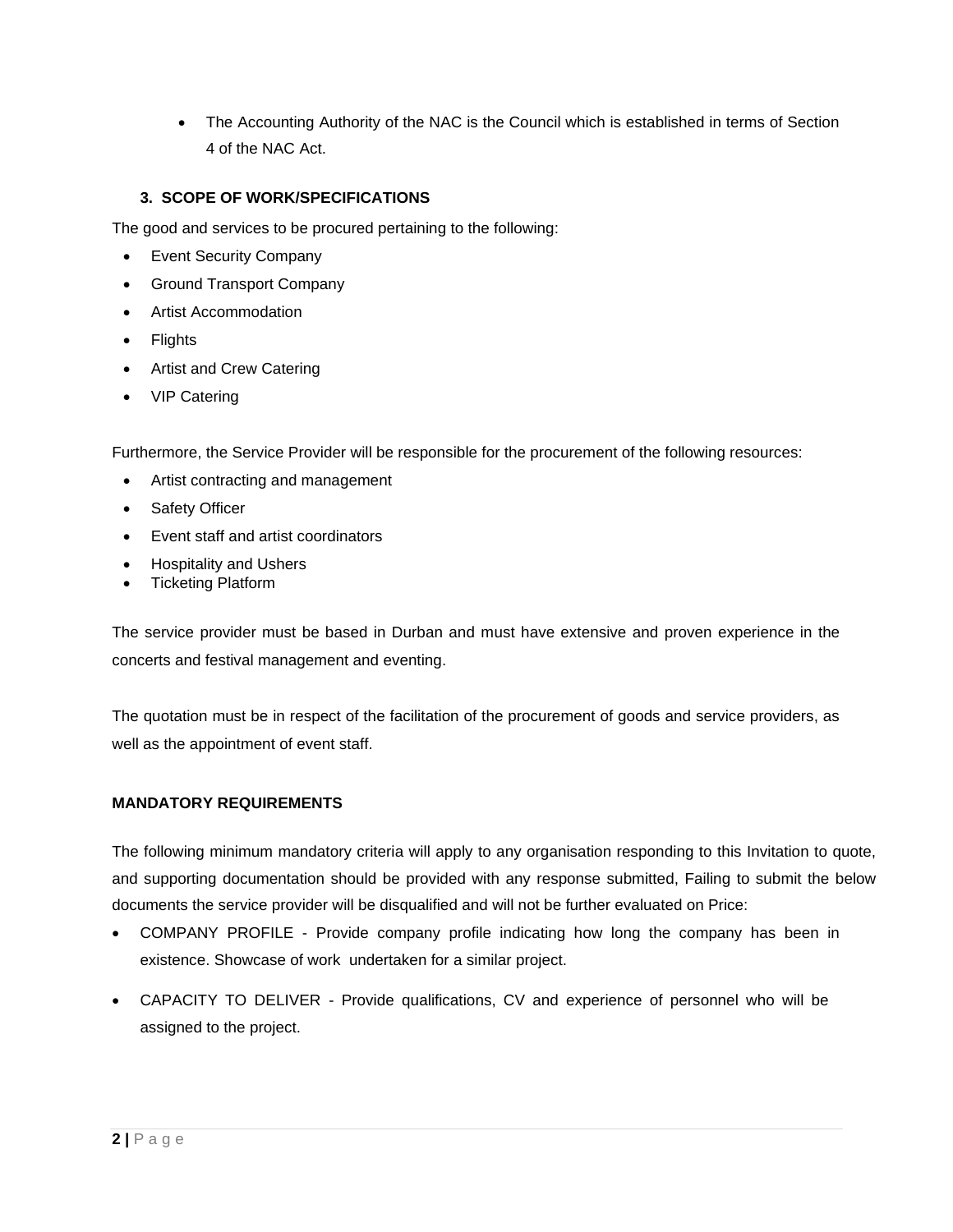• TRACK RECORD / REFERENCE LETTERS - The service provider must provide a minimum of three (3) reference letters on the clients letterhead indicating similar work it has previously completed.

### **TOTAL BID AMOUNT:**

**\_\_\_\_\_\_\_\_\_\_\_\_\_\_\_\_\_\_\_\_\_\_\_\_\_\_\_\_\_\_\_\_\_\_\_\_\_\_\_\_(INCLUDING VAT)**

#### **6. Proposal Submission**

Closing Date: **27 May 2022** Time: @ **11:00 am** Attention: Esona Zandile Email:supplychain@nac.org.za

Kindly submit your quotation electronically to the Supply Chain Management Unit [\(supplychain@nac.org.za\)](mailto:supplychain@nac.org.za).

#### **7. Enquiries**

| <b>SCM Enquiries:</b> | <b>Esona Zandile</b><br>Tel: 011 838 1383/4/5 |
|-----------------------|-----------------------------------------------|
|                       | Email: supplychain@nac.org.za                 |

#### **8. Terms and Conditions:**

- a. The completed SBD 4.
- b. Proof of registration with the Central Supplier Database (CSD) must be submitted.
- c. No late quotations will be accepted under any circumstances.
- d. Suppliers must complete and **return all the required documents**, failing which, the supplier's quotation will be declared invalid.
- e. Disclaimer: The NAC reserves the right not to make an appointment.
- f. **The NAC reserves the right not to accept the lowest quote received.**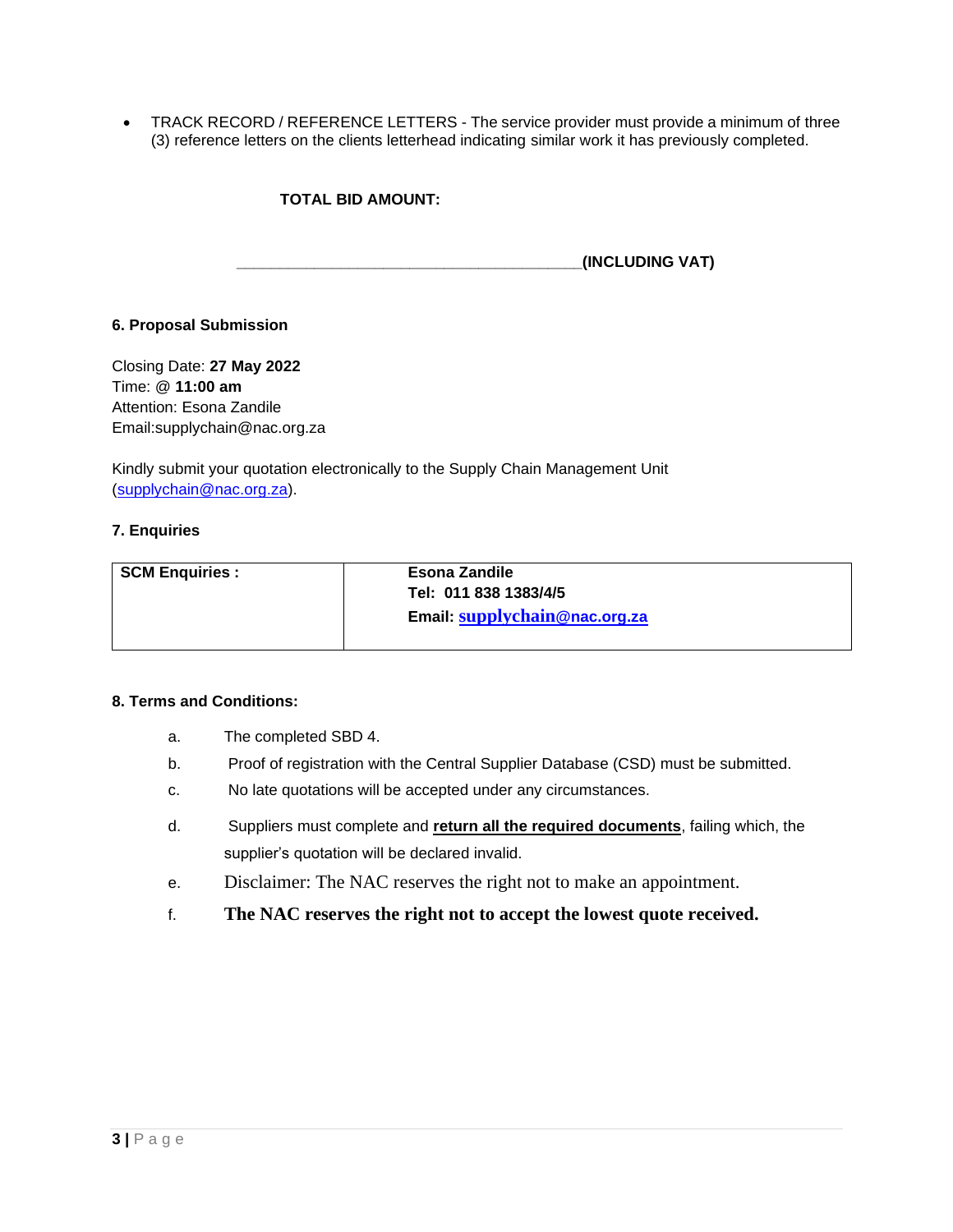# **BIDDER'S DISCLOSURE**

# **1. PURPOSE OF THE FORM**

Any person (natural or juristic) may make an offer or offers in terms of this invitation to bid. In line with the principles of transparency, accountability, impartiality, and ethics as enshrined in the Constitution of the Republic of South Africa and further expressed in various pieces of legislation, it is required for the bidder to make this declaration in respect of the details required hereunder.

Where a person/s are listed in the Register for Tender Defaulters and / or the List of Restricted Suppliers, that person will automatically be disqualified from the bid process.

## **2. Bidder's declaration**

- 2.1 Is the bidder, or any of its directors / trustees / shareholders / members / partners or any person having a controlling interest<sup>1</sup> in the enterprise, employed by the state? **YES/NO**
- 2.1.1 If so, furnish particulars of the names, individual identity numbers, and, if applicable, state employee numbers of sole proprietor/ directors / trustees / shareholders / members/ partners or any person having a controlling interest in the enterprise, in table below.

| <b>Full Name</b> | <b>Identity Number</b> | <b>Name</b><br>of<br>institution | <b>State</b> |
|------------------|------------------------|----------------------------------|--------------|
|                  |                        |                                  |              |
|                  |                        |                                  |              |
|                  |                        |                                  |              |

<sup>1</sup> the power, by one person or a group of persons holding the majority of the equity of an enterprise, alternatively, the person/s having the deciding vote or power to influence or to direct the course and decisions of the enterprise.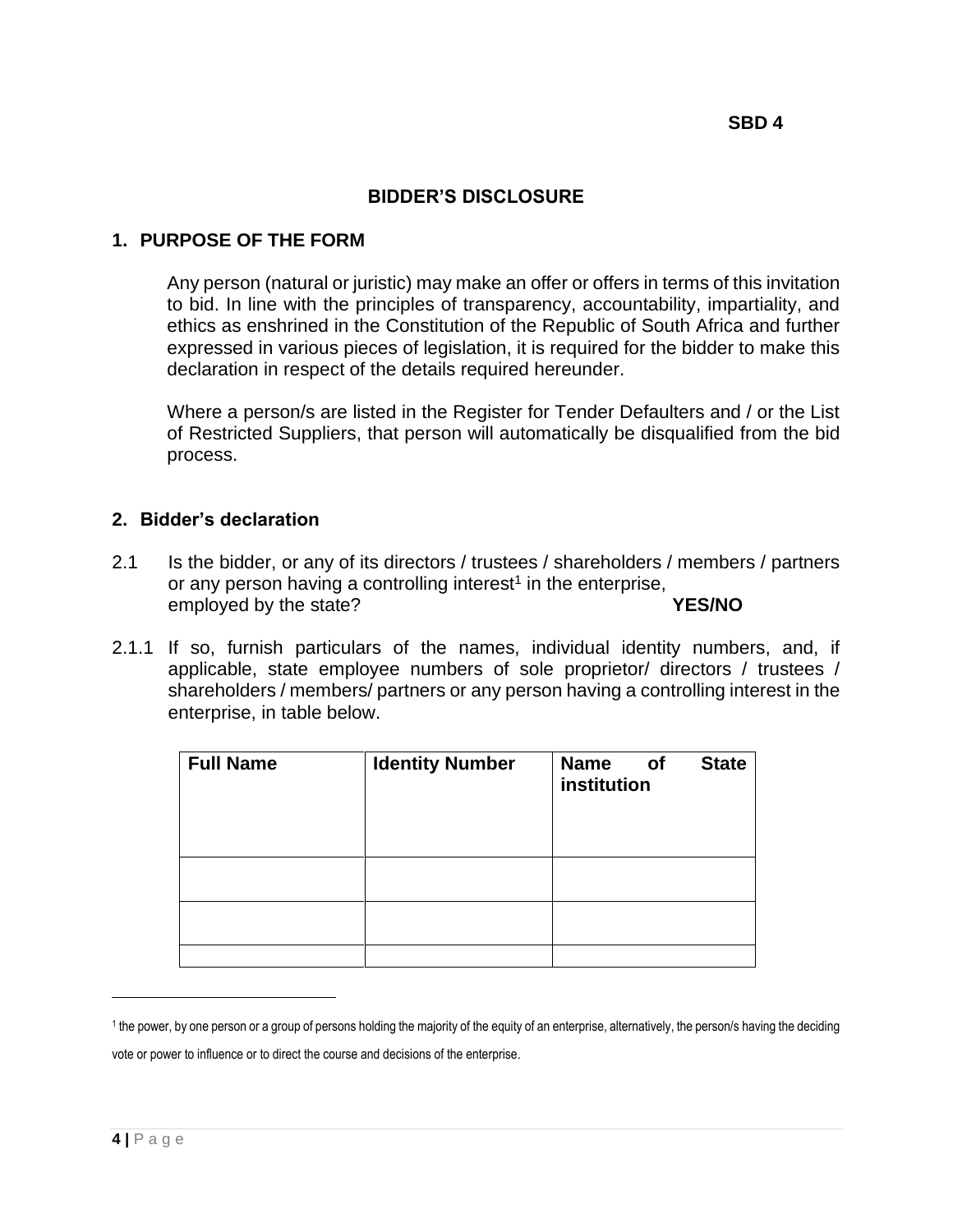- 2.2 Do you, or any person connected with the bidder, have a relationship with any person who is employed by the procuring institution? **YES/NO**
- 2.2.1 If so, furnish particulars: …………………………………………………………………………………… ……………………………………………………………………………………
- 2.3 Does the bidder or any of its directors / trustees / shareholders / members / partners or any person having a controlling interest in the enterprise have any interest in any other related enterprise whether or not they are bidding for this contract? **YES/NO**
- 2.3.1 If so, furnish particulars: ……………………………………………………………………………. …………………………………………………………………………….

# **3 DECLARATION**

I, the undersigned, (name)……………………………………………………………………. in submitting the accompanying bid, do hereby make the following statements that I certify to be true and complete in every respect:

- 3.1 I have read and I understand the contents of this disclosure;
- 3.2 I understand that the accompanying bid will be disqualified if this disclosure is found not to be true and complete in every respect;
- 3.3 The bidder has arrived at the accompanying bid independently from, and without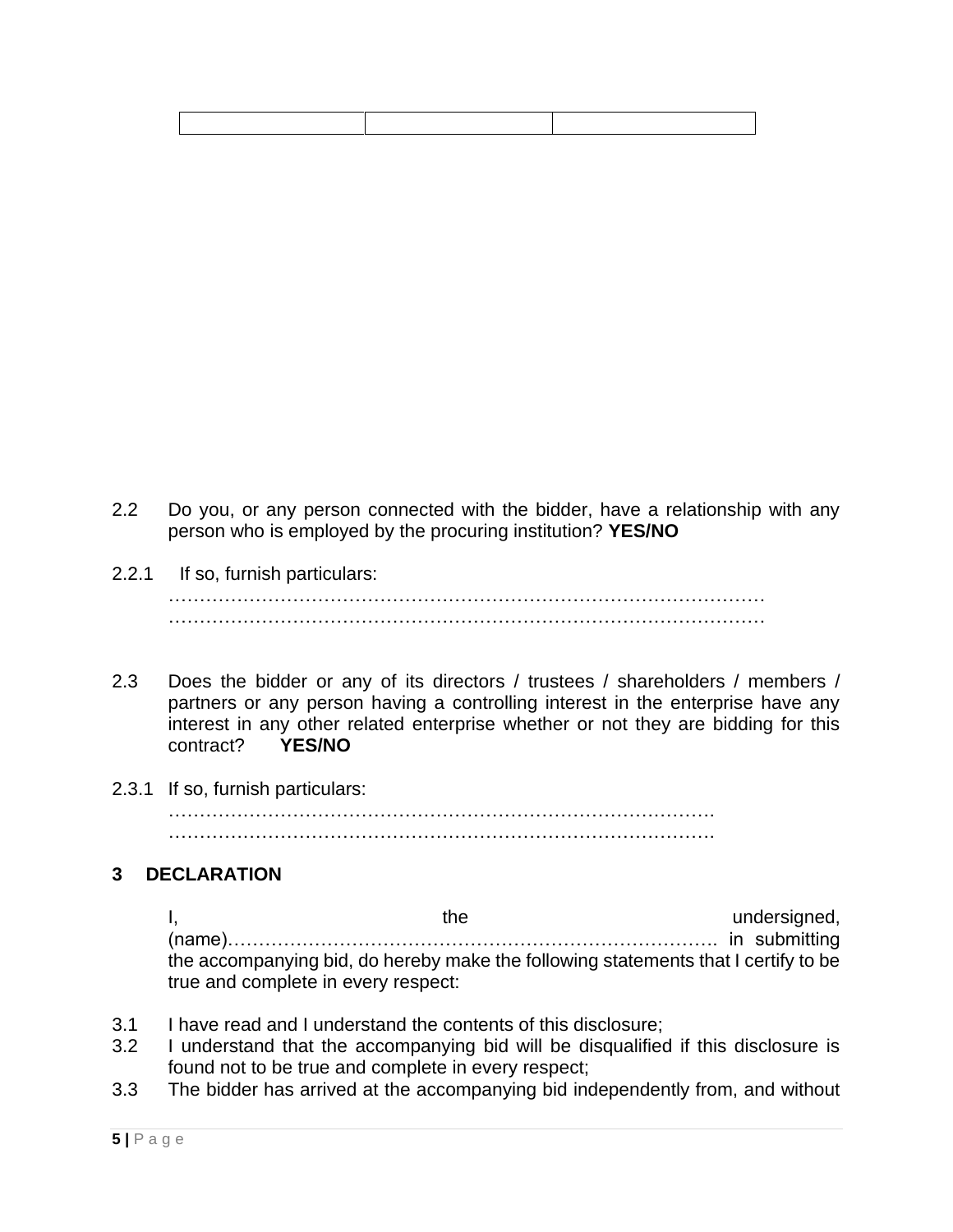consultation, communication, agreement or arrangement with any competitor. However, communication between partners in a joint venture or consortium<sup>2</sup> will not be construed as collusive bidding.

- 3.4 In addition, there have been no consultations, communications, agreements or arrangements with any competitor regarding the quality, quantity, specifications, prices, including methods, factors or formulas used to calculate prices, market allocation, the intention or decision to submit or not to submit the bid, bidding with the intention not to win the bid and conditions or delivery particulars of the products or services to which this bid invitation relates.
- 3.4 The terms of the accompanying bid have not been, and will not be, disclosed by the bidder, directly or indirectly, to any competitor, prior to the date and time of the official bid opening or of the awarding of the contract.
- 3.5 There have been no consultations, communications, agreements or arrangements made by the bidder with any official of the procuring institution in relation to this procurement process prior to and during the bidding process except to provide clarification on the bid submitted where so required by the institution; and the bidder was not involved in the drafting of the specifications or terms of reference for this bid.
- 3.6 I am aware that, in addition and without prejudice to any other remedy provided to combat any restrictive practices related to bids and contracts, bids that are suspicious will be reported to the Competition Commission for investigation and possible imposition of administrative penalties in terms of section 59 of the Competition Act No 89 of 1998 and or may be reported to the National Prosecuting Authority (NPA) for criminal investigation and or may be restricted from conducting business with the public sector for a period not exceeding ten (10) years in terms of the Prevention and Combating of Corrupt Activities Act No 12 of 2004 or any other applicable legislation.

I CERTIFY THAT THE INFORMATION FURNISHED IN PARAGRAPHS 1, 2 and 3 ABOVE IS CORRECT. I ACCEPT THAT THE STATE MAY REJECT THE BID OR ACT AGAINST ME IN TERMS OF PARAGRAPH 6 OF PFMA SCM INSTRUCTION 03 OF 2021/22 ON PREVENTING AND COMBATING ABUSE IN THE SUPPLY CHAIN MANAGEMENT SYSTEM SHOULD THIS DECLARATION PROVE TO BE FALSE.

<sup>2</sup> Joint venture or Consortium means an association of persons for the purpose of combining their expertise, property, capital, efforts, skill and knowledge in an activity for the execution of a contract.